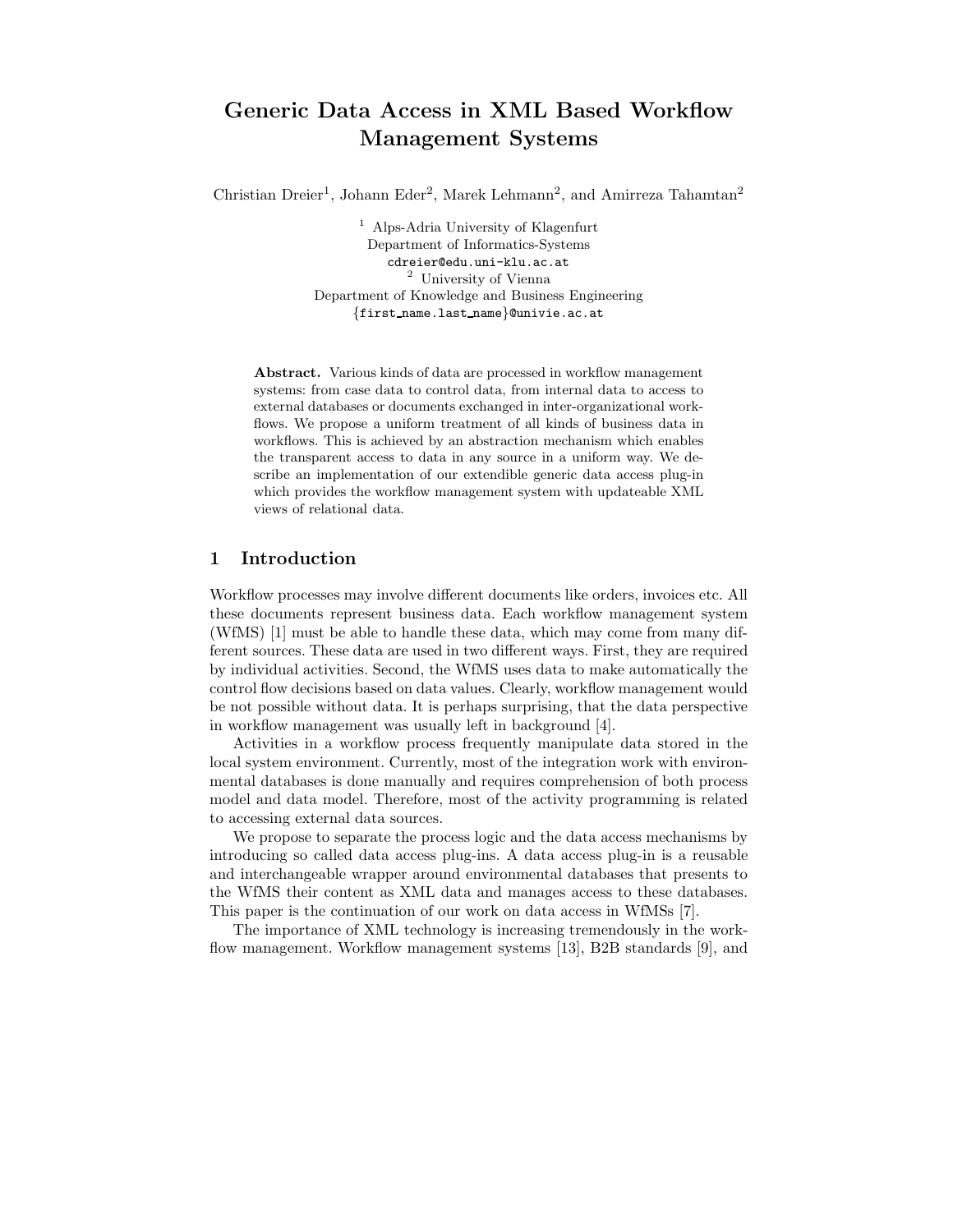Web services [2] use XML as a data format. Complex XML documents published and exchanged by business processes are usually defined with XML Schema types. Frequently, hierarchical XML data used by processes and activities has to be translated into flat relational data model used by environmental databases.

Section 2 presents the idea of generic data access plug-in, whose implementation is described in Sec. 3. We draw some conclusions in Sec. 4.

## 2 Generic Data Access Plug-ins

Consider the following frequent scenario: an enterprise has a large database with the customer data stored in several relations and used in many processes. In our approach the company defines a complex XML Schema type describing customer data and implements a data access plug-in which wraps this database and retrieves and stores customer data in XML format. This has several advantages:

- Business data from external systems are accessible by the WfMS. Thus, these data can be passed to activities and used to make control flow decisions.
- Activities can be parameterized with XML documents of predefined types. The logic for accessing external data sources is hidden in a data access plugin fetching documents passed to activities at runtime. This allows activities to be truly reusable and independent of physical data location.
- Making external data access explicit with the data access plug-ins rather than hiding it in the activities improves the understandability, maintainability and auditability of process definitions.
- Both data access plug-ins and XML Schema type are reusable.
- This solution is easily evolvable. If the customer data have to be moved to a different database, it is sufficient to use another data access plug plug-in. The process definition and activities remain basically unchanged.

A proposal we described in [7] required data access plug-ins to be defined each time from scratch. In this paper we propose a generic data access plug-in (GDAP) which offers basic operations and can be extended by users to their specific data.

The task of GDAP is to translate the operations on XML documents to the underlying databases. GDAP exposes to the WFMS a simple interface which allows XML documents to be read, written or created. Moreover, GDAP allows an XPath expression to be evaluated in order to enable data based process routing. As the relational and object-relational databases are most widely used, our GDAP is intended to query and update complex XML document containing data from one or many relational tables. Thus, documents produced by GDAP can be seen as XML views of relational data. A user can use the basic functionality offered by GDAP and adapt it to the underlying relational schema. An extension requires a definition of an XML view and triggers responsible for checking the freshness of a view.

A view produced by GDAP which supports all its operations (i.e. read and write) is an updateable XML view of relational data. The view updateability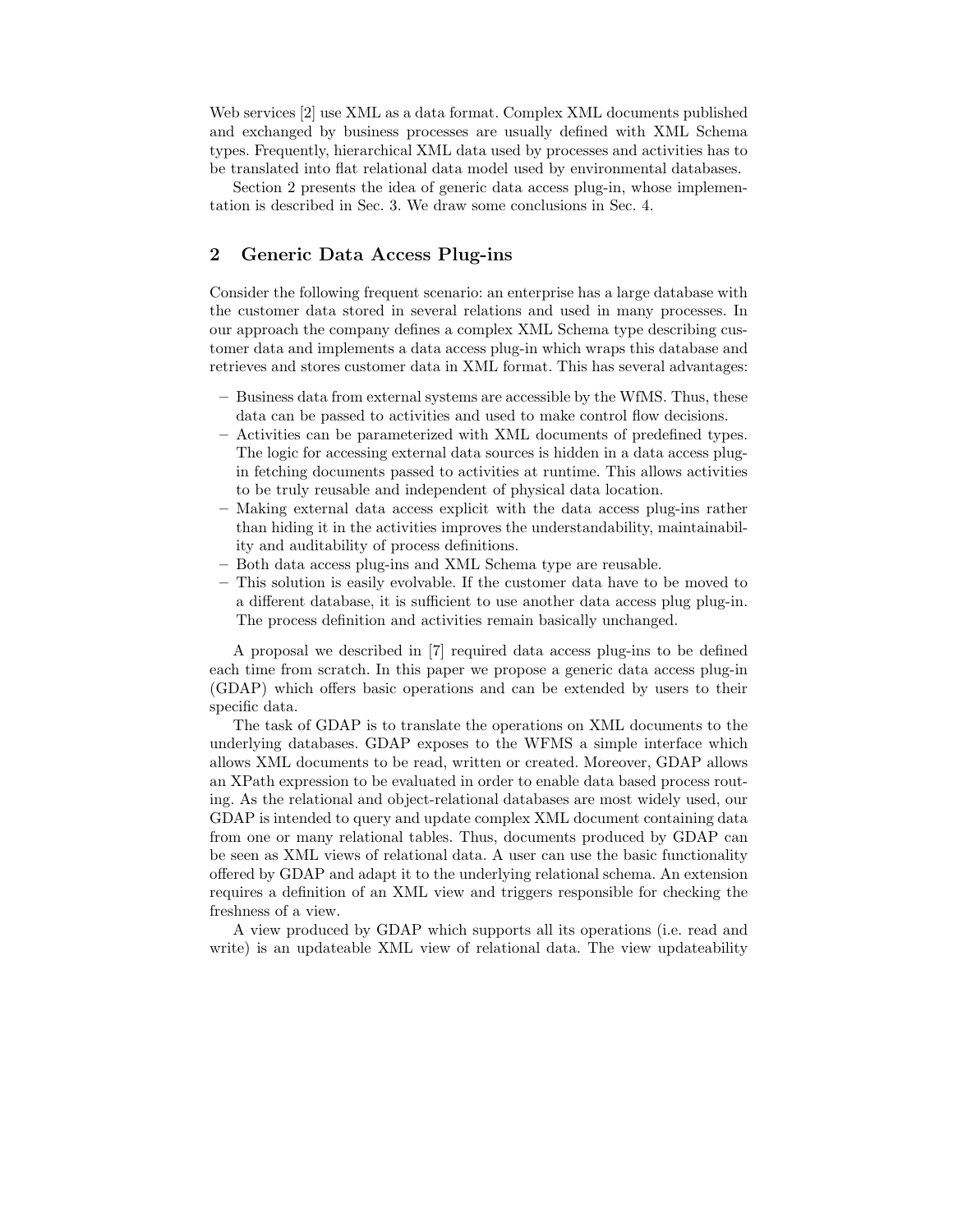

Fig. 1. Workflow management system architecture with data access plug-ins

problem is well known in relational and object- relational databases [5]. The mismatch between flat relational and hierarchical XML models is an additional challenge. This problem is addressed in [12]. However, most proposals of updateable XML views [11] and commercial RDBMS (e.g. [8]) assume that XML view updateability problem is already solved.

The processes and activities managed by the WfMS can run for a long time. At the same time the relations in the original database can be modified by other systems. This raises the problem of view freshness. GDAP offers a possibility to check the view freshness. In case of view update operations GDAP automatically checks whether the view is not stale before propagating update to the original database.

### 3 Implementation

To validate our approach we implemented a generic data access plug-in [6] which was integrated into our prototype WfMS [10]. A general architecture of our WfMS is presented in Fig. 1. The workflow engine provides operational functions to support the execution of processes. The workflow repository stores both workflow definition and instance data. The program interaction manager calls programs implementing automated activities. The worklist manager is responsible for worklists of the human actors and for the interaction with the worklist handlers. The data access plug-in manager is responsible for registering and managing data access plug-ins. Apart from the generic data access plug-in there may be specialized plug-ins for specific data sources (e.g. legacy systems). Our implementation included GDAP for relational databases and another one for XML files stored in a file system.

The current implementation of our GDAP for relational databases takes advantage of XML-DBMS middleware for transferring data between XML documents and relational databases [3]. XML-DBMS maps the XML document to the database according to an object-relational mapping in which element types